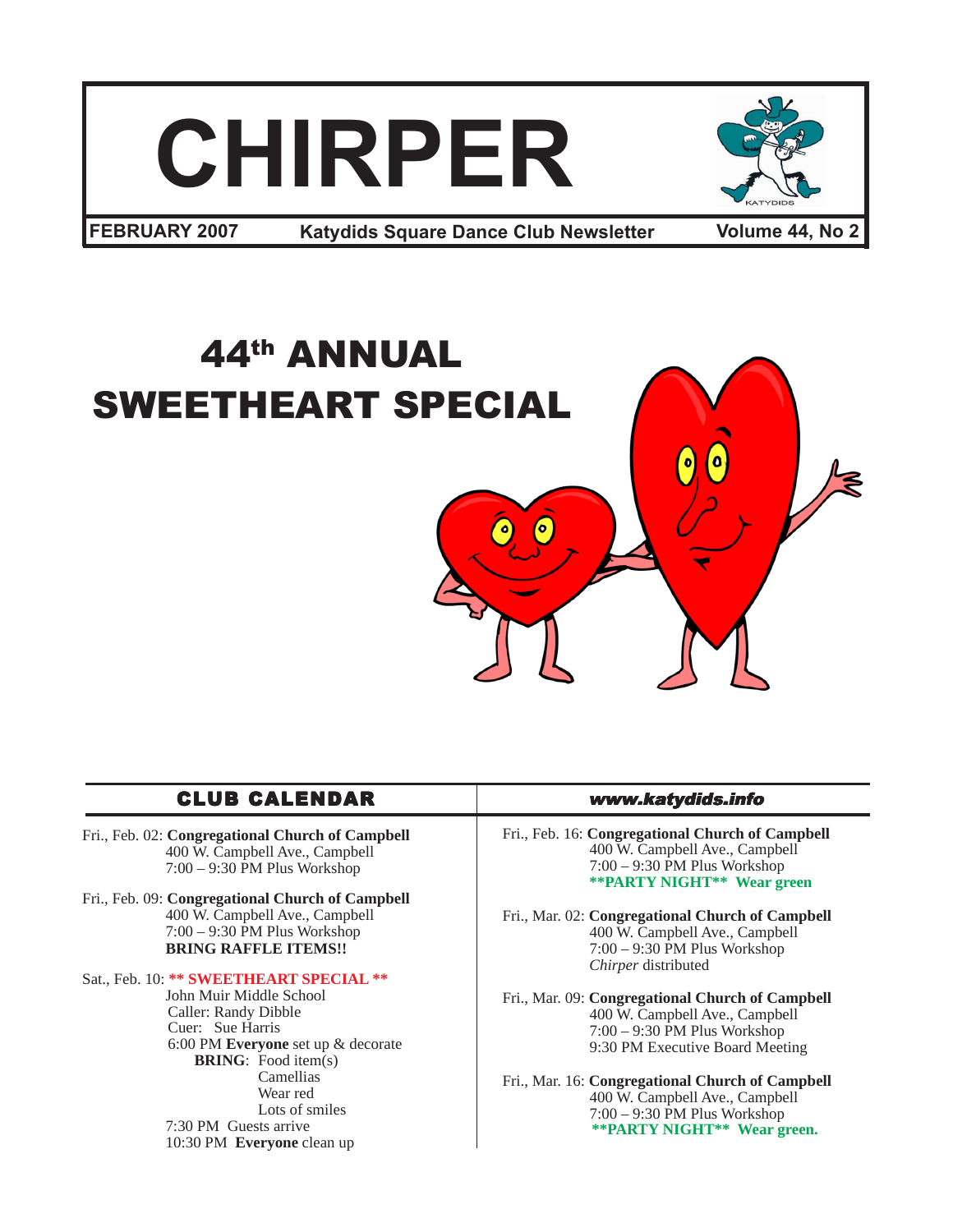# SQUARE HEAD ASSIGNMENTS &

**Duties** 

*Acting Super Square Head - Lloyd Darknell (408) 286-7262*

| Feb. 02<br>Feb. 09<br>Feb. 16<br>Feb. 23 | Hea/Pyle<br>Hebson<br>Helfrich, A. & M.<br>Helfrich, $J & R$ |  |
|------------------------------------------|--------------------------------------------------------------|--|
| Mar. 02                                  | Shaney                                                       |  |
| <b>Mar.</b> 09                           | Mensing                                                      |  |
| Mar. 16                                  | Moore, R. $& G.$                                             |  |
| Mar. 23                                  | Pitts/Powell                                                 |  |
| Mar. 30                                  | Schaffer                                                     |  |
| Apr. 07                                  | Shaver                                                       |  |
| Apr 13                                   | Hosoda                                                       |  |
| Apr $20$                                 | Stagnitto                                                    |  |
| Apr 27                                   | Wies                                                         |  |

# **On dance night** *PRIOR* **to your duty night:**

• Help pack up supplies and jugs and put into Club Cupboard. Notify Acting Super Square Head, Lloyd Darknell, at 408-286-7262 of any needed supplies or change of duty assignments dates.

#### **Before the dance:**

- Contact Square Head for following week to be sure they will be there.
- On scheduled nights, the designated Square Heads should arrive **before** 7:00 P.M.
- Set up tables and chairs as needed.
- Bring 6-8 lbs ice for cooler and make ice water.
- Start hot water for tea and coffee.

# **During club dance:**

- Welcome everyone at the door.
- Offer raffle tickets, 5 tickets for \$1
- Have guests sign guest book and collect \$4.00 donation per guest.
- Give guest names to president or membership chair for introduction during announcements.
- Divide the raffle proceeds--50% to the Club, 50% to the "cups".
- Check that water and cups do not run out.
- **If Treasurer is not present, pass monies collected on to any Executive Board Member.**

**After the dance:** *Clean up***!!** Take the trash bags out to the dumpster (locked) located in the side parking lot. The key is hanging on the wall by the door to the kitchen.

# UPCOMING SQUARE DANCE EVENTS

**Feb. 17: Anniversary Dance: Boots & Belles Grange Hall, Napa** 7:30 – 8:00 PM PreRounds 8:00 – 10:30 PM Squares Scot & Erin Byars calling Wear purple!

# **Mar. 16,17,18: Bakersfield Fiesta**

Kern County Fairgrounds Callers: Bob Baier, Michael Kellogg, Larry Letson, Mike Sikorsky, Bronc Wise Cuers: The Kurczewski's, Silvia's, and Ball's

## **Mar. 31: SCVSDA & SCVCA – Presidents Ball,**

 Whing Ding John Muir Middle School 7:30–8:00 PM PreRounds - Sue & Phil Harris 8:00 – 10:45 PM Callers: Bob Elling, Rich Gierman, **Jim Osborne** Bring finger food to share

## **Apr. 13,14,15: Promenade Down Memory Lane,**

 Calif. State Square Dance Convention Raincross Square Convention Center, Riverside

#### **May 25,26,27: Golden State Roundup**

 San Ramon Marriott Callers: Vic Ceder, Sandie Bryant, Michael Kellogg, Darryl Lipscomb Cuer: Debby & Tim Vogt

○○○○○○○○○ ○○○○○○○○○

# NEWER DANCER HOEDOWN

#### Be an angel – support our newest dancers!!

7:30 – 10:00 PM; John Muir Middle School

#### *September/October 2006 Class Level*

Sat., Feb. 3: Rockin' Jokers Callers: Harold Fleeman & Roger Smith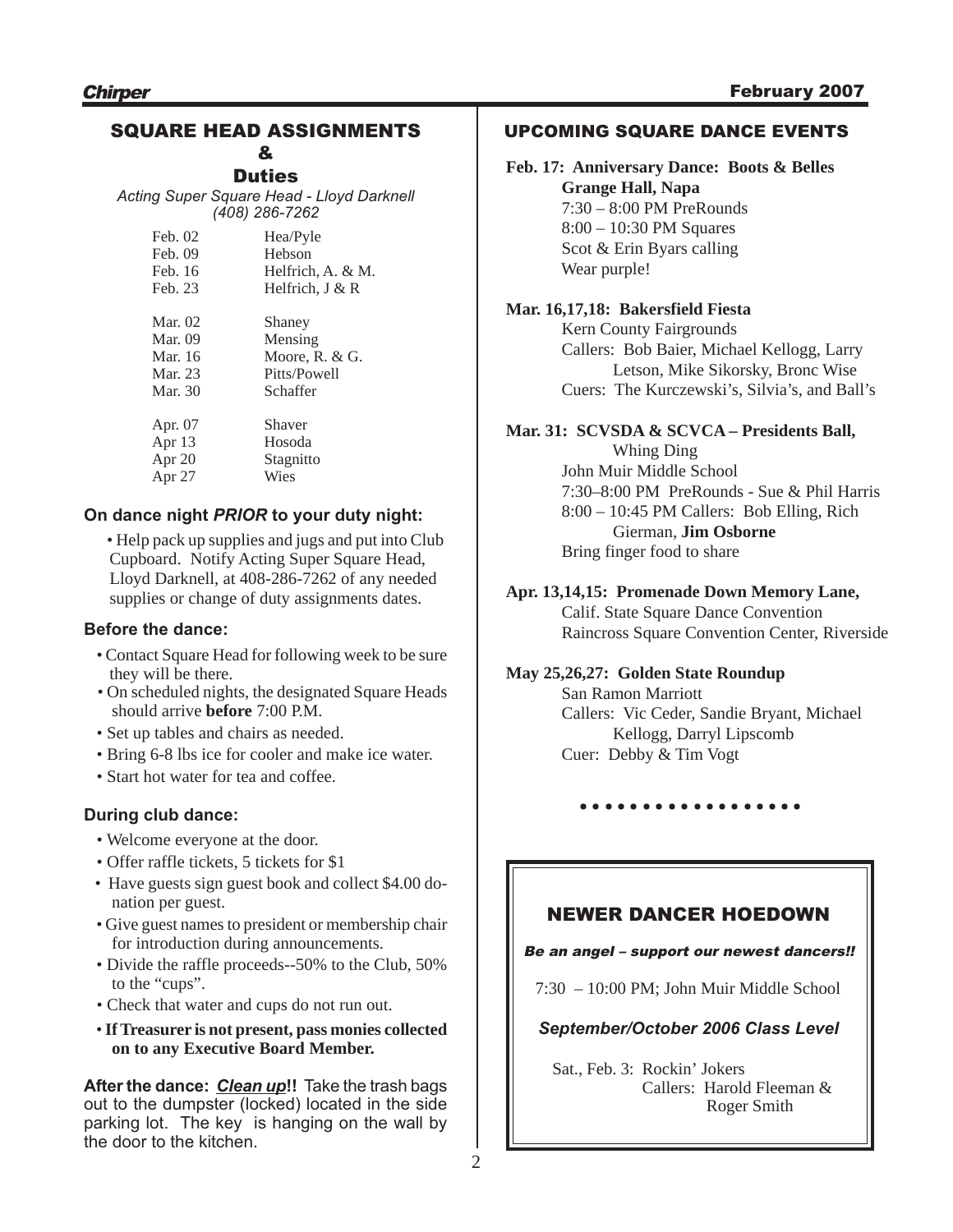# CHAPLAIN'S REPORT

Birthday cards were sent to **Skip Stevens, Kathy Shaney, Pat Angotti** and new member **Lisa Hughes**. There were no Wedding Anniversaries celebrated in the month of January. The Katydids would like to express their sympathy to **Sandy Franger** upon the death of her mother. A card was sent to her.

# $\sim$  June Helfrich

# THE PRESIDENT'S CORNER - -

Hi Katydids,

We had a great potluck dinner last Friday. It was chaired by **Sue Willey** and **Sandy Franger** and they did a great job putting it together for us. Thank you, Sue and Sandy, for the great job.

Our Sweetheart Special Dance is just about here and we need everyone's help to make the dance successful. We still can use some volunteers to fill in some times in the kitchen and help with other committees. The dance is only 8 days away and we still have a lot to do. See **Bob Bennett** if you can help us out. February  $10<sup>th</sup>$  will be here before we know it.

 $\sim$  - Lloyd Darknell

# From Louise Hosoda  $\sim$   $\sim$

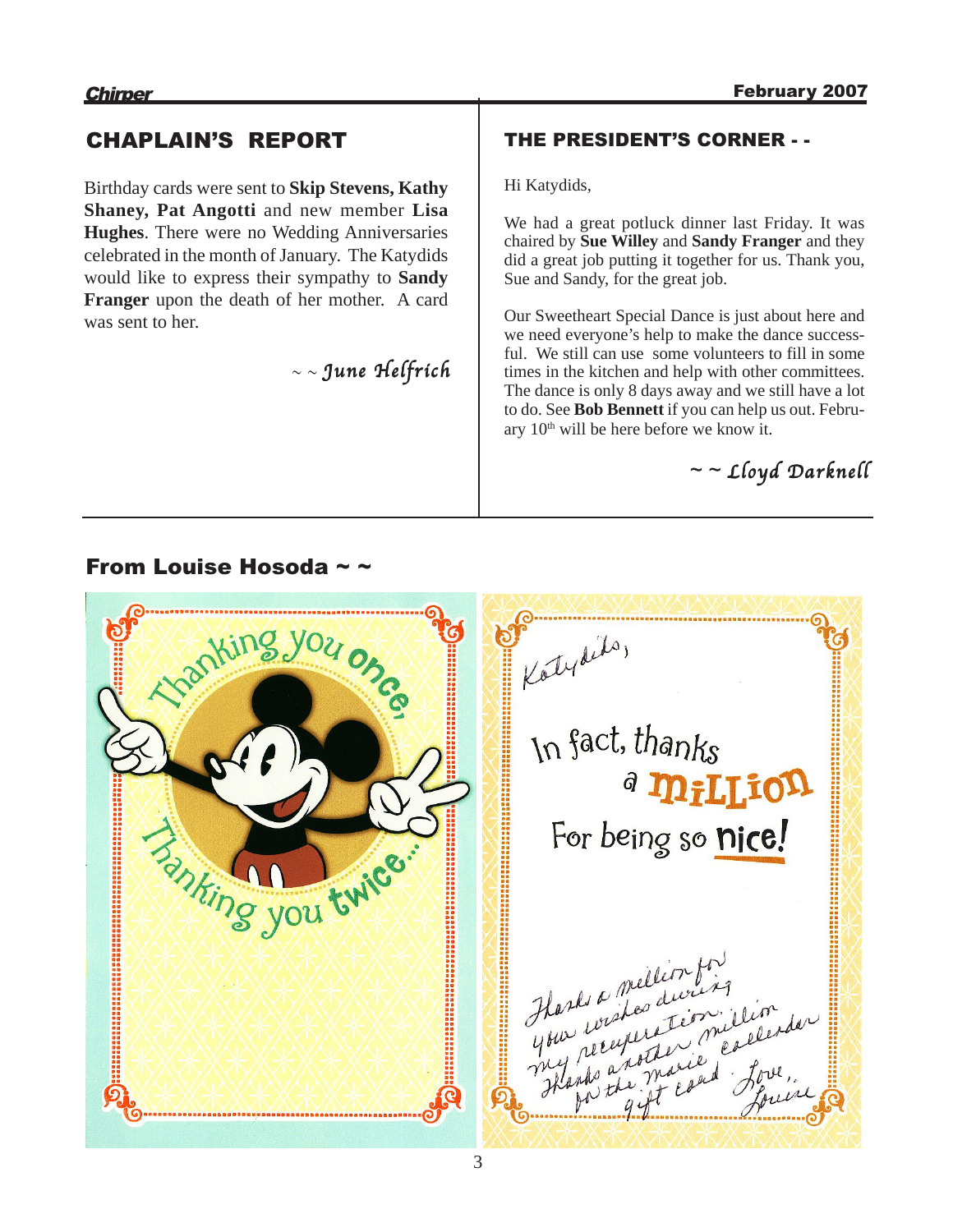# RECIPES FROM THE POTLUCK ON 1/26/07

*~~from the kitchen of Sue Willey*

# That Good Chocolate Stuff or the Next Best Thing to Robert Redford

| 1 C. flour                              | For layer 1: Mix flour, margarine and nuts.                                                     |
|-----------------------------------------|-------------------------------------------------------------------------------------------------|
| $1/2$ C. margarine                      | Press in bottom of 9x13 inch pan. Bake at 350 degrees                                           |
| 1 C. chopped nuts                       | for 15-20 minutes.                                                                              |
| 1 C. sugar                              | For layer 2: Cream sugar and cream cheese.                                                      |
| $1(8 \text{ oz.})$ pkg. cream cheese    | Add 1/2 of the Cool Whip and beat until fluffy.                                                 |
| $131/2$ oz. ctn. Cool Whip              | Spread over the cooled crust.                                                                   |
| Large pkg. instant<br>chocolate pudding | For layer 3: Combine remaining ingredients in<br>a bowl and beat until smooth, about 2 minutes, |
| Large pkg. instant                      | Spread over top of cream cheese layer.                                                          |
| vanilla pudding                         |                                                                                                 |
| 3 C. milk                               | Spread remaining Cool Whip on top of Chocolate layer.                                           |
|                                         | Grate a Hershey's bar and sprinkle it over the top.                                             |
|                                         | Refrigerate 8 hours or overnight.                                                               |
|                                         |                                                                                                 |

*~~from the kitchen of Char Pitts*

# Chicken Cutlets with Rosemary and Parmigiano

from **365: AND NO REPEATS** by Rachel Rae 4 servings

3 T. EVOO (Extra Virgin Olive Oil) zest and juice of 1/2 lemon 1 cup Italian Style bread crumbs (eyeball it) 1/2 cup Parmigiano ( A couple of generous handfuls) 1 tsp red pepper flakes 2 sprigs fresh rosemary leaves (leaves stripped off stems) (I used about 1 large tsp of dried—you could use more) 1 garlic clove peeled 3 oz. pine nuts (a generous handful) 2 eggs 1.5-2 lb. chicken breast tenders or chunks of normal breasts, or cutlets 3-4 T flour vegetable oil for shallow frying

Combine the bread crumbs, parmigiano, red pepper flakes, rosemary, garlic, pine nuts and lemon zest in a food processor and pulse to evenly distribute the flavors through out the crumb and cheese mixture. Transfer the mixture to a plate. Beat the eggs in a separate shallow dish with a splash of water. Season the cutlets with salt and pepper on both sides and turn lightly in the flour.

Heat 1/2 inch of vegetable oil in a large skillet over medium to medium-high heat. Coat the seasoned and floured cutlets in eggs and then in breading and add to the hot oil. Cook the cutlets in a single layer, in 2 batches if necessary, for about 3-4 minutes on each side, until the juices run clear and the breading is evenly browned. Squeeze the juice of the lemon over the cutlets and serve.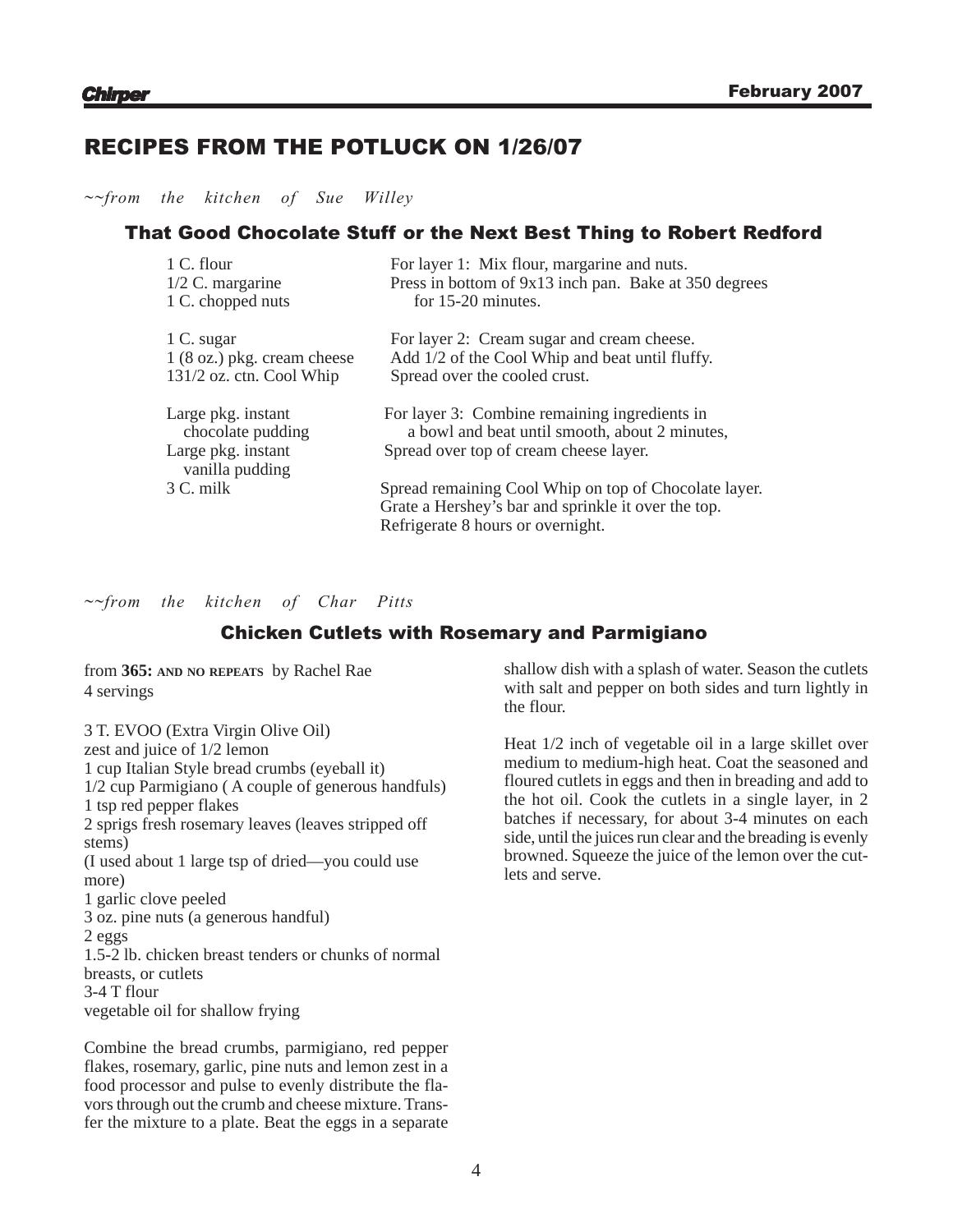# MINUTES Katydids Executive Board Meeting January 5, 2007

President, Lloyd Darknell called the meeting to order at 9:33 p.m.

Roll Call: President, Lloyd Darknell; V.P., Bob Bennett; Secretary, Maxine Darknell; Treasurer, Don Powell; Membership, Pat Angotti; Publicity, Don Gaubatz.

Absent: Chaplain, June Helfrich.

Visitors present: Stephanie Stevens, Annie Bennett, Marilyn and Harry Shaver.

The minutes from the previous meeting of December 1st were approved as published.

# **Officer Reports:**

- 1. **President**: No report.
- 2. **Vice-President**: No report.

 3. **Treasurer**: Don Powell gave out copies of his report.

 4. **Membership**: Pat confirmed that we have 48 active members and 4 inactive. Patty Stevens had to resign after a short time as a Katydid because of work schedule changes.

5. **Chaplain**: No report.

6. **Publicity**: Don G. reported that he had tried to place an article about square dancing in the West Valley Newspaper but they indicated they only use their own reporters' articles. He sent four articles to "Squares 'Round the Bay".

# Committee Reports:

 1. **Chirper**: The articles for the February Chirper are due to Stephanie on Friday, January  $26<sup>th</sup>$ . She asked about making extra copies for our guests and everyone thought it was a good idea.

 2. **Social**: Sue Willey and Sandy Franger had a sign up sheet on the Katydid sign in table for people who planned to come to the potluck so they would know how many were coming. The dinner is 6:00 p.m. to 7:00 p.m. and dancing from 7:00 p.m. to 9:30 p.m.

## Old Business:

 1. **Christmas Party:** All agreed that it was a fun party and that we should send the Spinning Wheels a thank you card and enclose a flyer advertising our work shops. Maxine volunteered to do this.

 2. **Cash donations**for Church Food Pantry: There was a total of \$465.00 given.

3. **Sweetheart Special Dance,** February 10, 2007: Bob Bennett has been working to get volunteers to head the necessary committees and others to assist them. There was discussion regarding the use of the kitchen. Because Marilyn Shaver was so organized last year as head of the food committee, we managed well without it but decided Lloyd should try asking again this year to see if we can use it. Marilyn is food chairperson again and plans the same "menu" as last year except one less vegetable tray. It was decided to have the coffee and water in the main hall to avoid congestion in the "dining room". A chairperson is needed for that position. Caroline Fifield is doing the decorations. Lloyd will arrange to meet with her to get valentine decorations out of the shed. Caroline can let us know if she wants us to bring stuffed animals, etc., to place around. We need people to bring Camellias to lay on the tables.

There was discussion regarding the "Heart" and backdrop used for pictures.

Skip Stevens will be taking the pictures.

All Katydids need to donate or solicit nice raffle prizes. Flyers for soliciting merchants and receipts are available on the sign up table. They need to be brought in on club nights A.S.A.P.

 4. **Workshops**: It was agreed that our first workshop was a success with 11 guests attending. All Katydids need to make them feel welcome and make sure they all get in a square. We hope some may decide to join our club after the workshops are over.

5. Storage clean up: The date of January 27<sup>th</sup> was set as a possible date to get with the Stagnitto's to clean out, repair and organize the sheds and also pull out decorations for the Sweetheart Dance.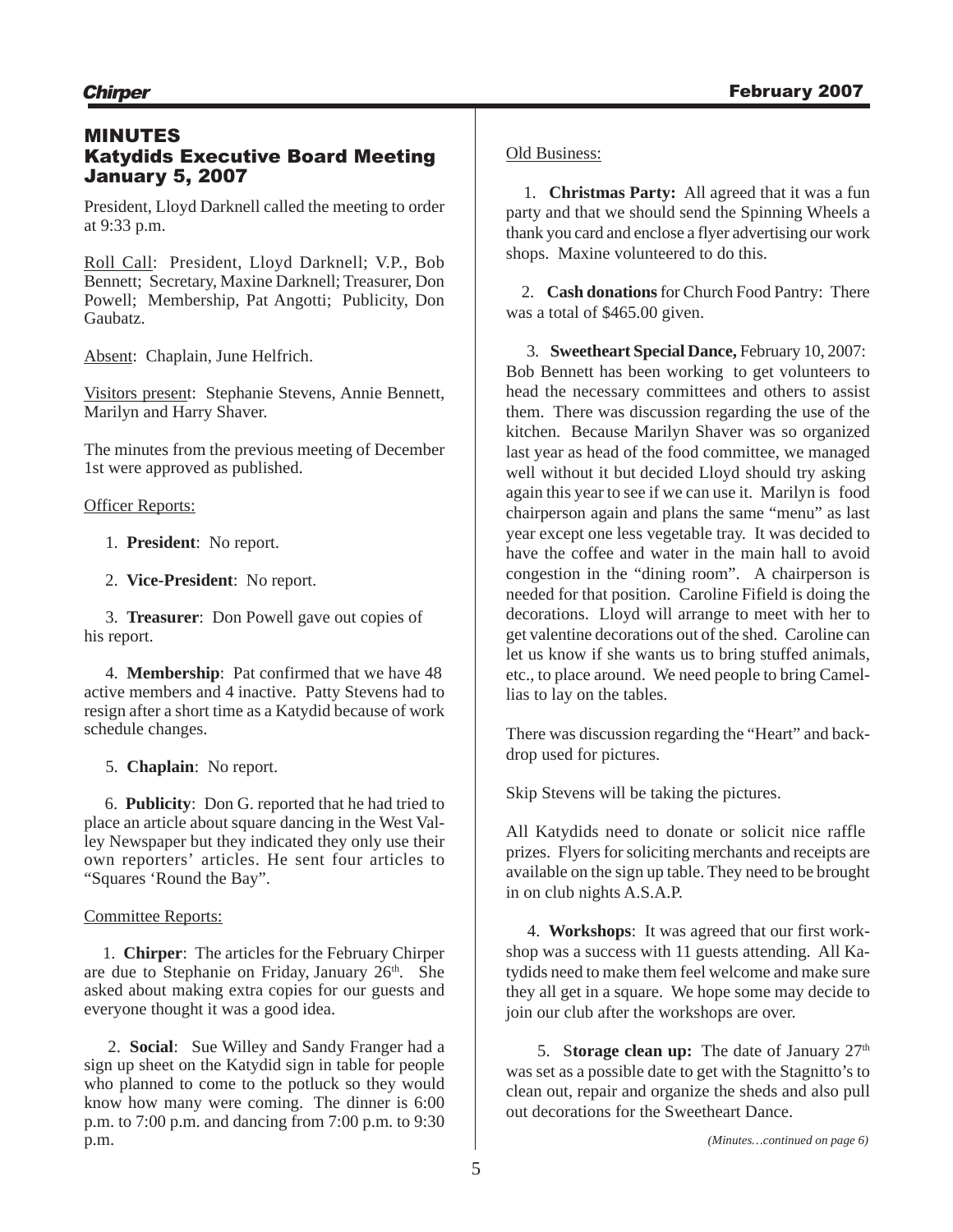*(Minutes…continued from page 5)*

#### New Business:

 1. **June Picnic**: There was discussion as to how soon reservations need to be made and when we should have it, planning around graduations, etc. It was decided to request June 10<sup>th</sup> as our first choice and June  $3<sup>rd</sup>$  as the second.

2. **Nominating Committee:** A chairperson and committee are needed to come up with new officers for next year (May, 2007 through April, 2008). New officers need to be listed in the April Chirper and also voted on in April.

Agenda Items for next meeting:

1. Board Nominating Committee Report

2. Installation of New Officers, date (possibly April  $22<sup>nd</sup>$  or  $29<sup>th</sup>$ ) and place (usually at Michaels at Shoreline). Don P. will check with Char Pitts to see if she is willing to make arrangements again.

- 3. June picnic, need chairperson
- 4. Caller fee

Next Board Meeting: March 9<sup>th</sup>, after club dancing.

Meeting ended at 10:30 p.m.

Respectfully submitted,

# Maxine Darknell, Secretary



○○○○○○○○○○ ○○○○○○○○

## FOOD NEEDED FOR SWEETHEART SPECIAL:

Food is still needed for the Sweetheart Special. I hope that you who haven't signed up yet will do so and those of you who can help a little more will. The sign-up sheet will be at the next two Friday Club nights. Some of the food still needed are sandwiches, candy, crackers and cheese, and fruit. Please signup or let me know how you can help before I go out and buy. We also need Camellias for decorating.

Thanks, Marilyn Shaver

# Focus Move of the Week

○○○○○○○○○ ○○○○○○○○○

Our Club Caller, Jim Osborne, has started a "Focus Move of the Week" and is sending an email out each week listing the movement he will be emphasizing that week. To be added to his "send" list, send him an email at: learn2SqDance@rcn.com

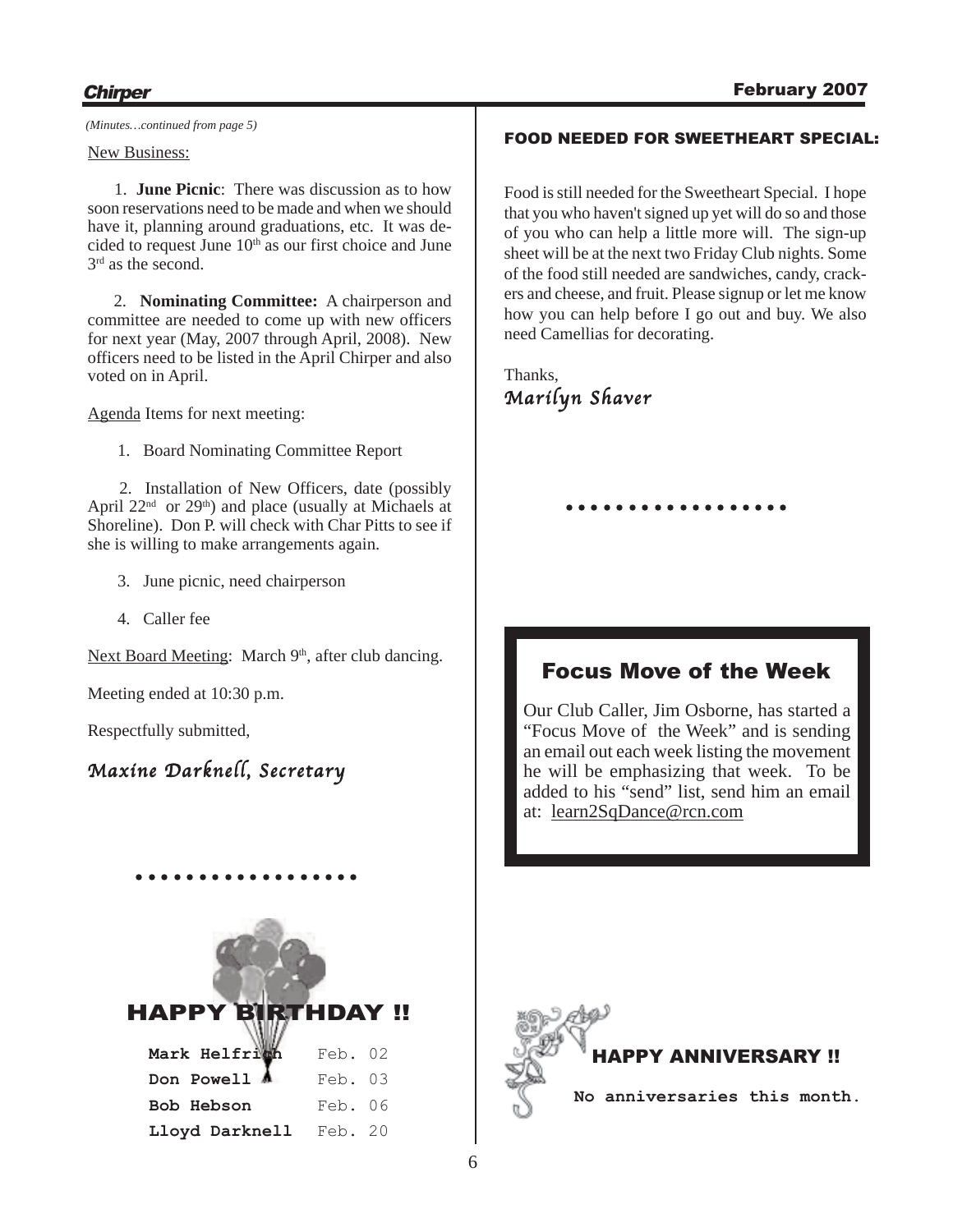*Did you see this article in the January issue of SQUARES 'ROUND THE BAY, CALIFORNIA written by Katydids' Club member, Don Gaubatz? Don took the photograph of Chris & Dean Davison, 2006 Katydids' Class members.*

# Grab your partner and square dance to a healthier heart

Daily, we are told "Eat less, exercise more". But donning Spandex, gyrating in a gym, walking in place on a treadmill or riding a stationary bike can be downright boring and a killer for incentive to keep up the routine. We are told that this is a life long commitment of physical activity to help reduce weight and make our heart last longer. Not to worry or fret: dancing can be exciting, healthy, meet the need for "exercise more" and not be boring!

According to a recent study\*: "Cardiopulmonary fitness increased at similar rates among those who danced or exercised and did not change in those who did neither. Oxygen uptake increased 16 percent among exercisers and 18 percent among dancers. The anaerobic threshold – the point where muscles fatigue – rose 20 percent among exercisers and 21 percent among dancers."

Another study\*\* finds dancing that requires you to remember steps or sequences improves the brain by helping to develop memory skills. The study also noted that people who dance twice a week are less likely to have problems with dementia.

Square dancing provides healthy exercise, mental stimulation, social interaction, satisfaction of accomplishment, the development of lifelong friendships, and is something to look forward to with enthusiasm – definitely not boring! Square dancing is pattern walking set to contemporary music with moderate exercise for your heart.



Square dance classes for all ages; singles, and couples are held in numerous locations around the Bay. Most classes begin in January or September. The first few classes are generally free and then there is usually a small cost (very economical when compared to the fees charged by fitness centers or even a night out at the movies). Classes normally meet at recreation centers, various schools or church facilities. For information concerning square dancing, call 1-650-968-0626 or on-line at http://www.scvsda.org. Square dancing is for your heart, for life.

- \* From the Houston Chronicle: http://www.chron.com/disp/story.mpl/nation/4329558.html
- \*\* From AARP: http://www.aarp.org/health/fitness/get\_motivated/lets\_dance\_to\_health.html

Reprinted with permission from "Squares 'Round the Bay, California"